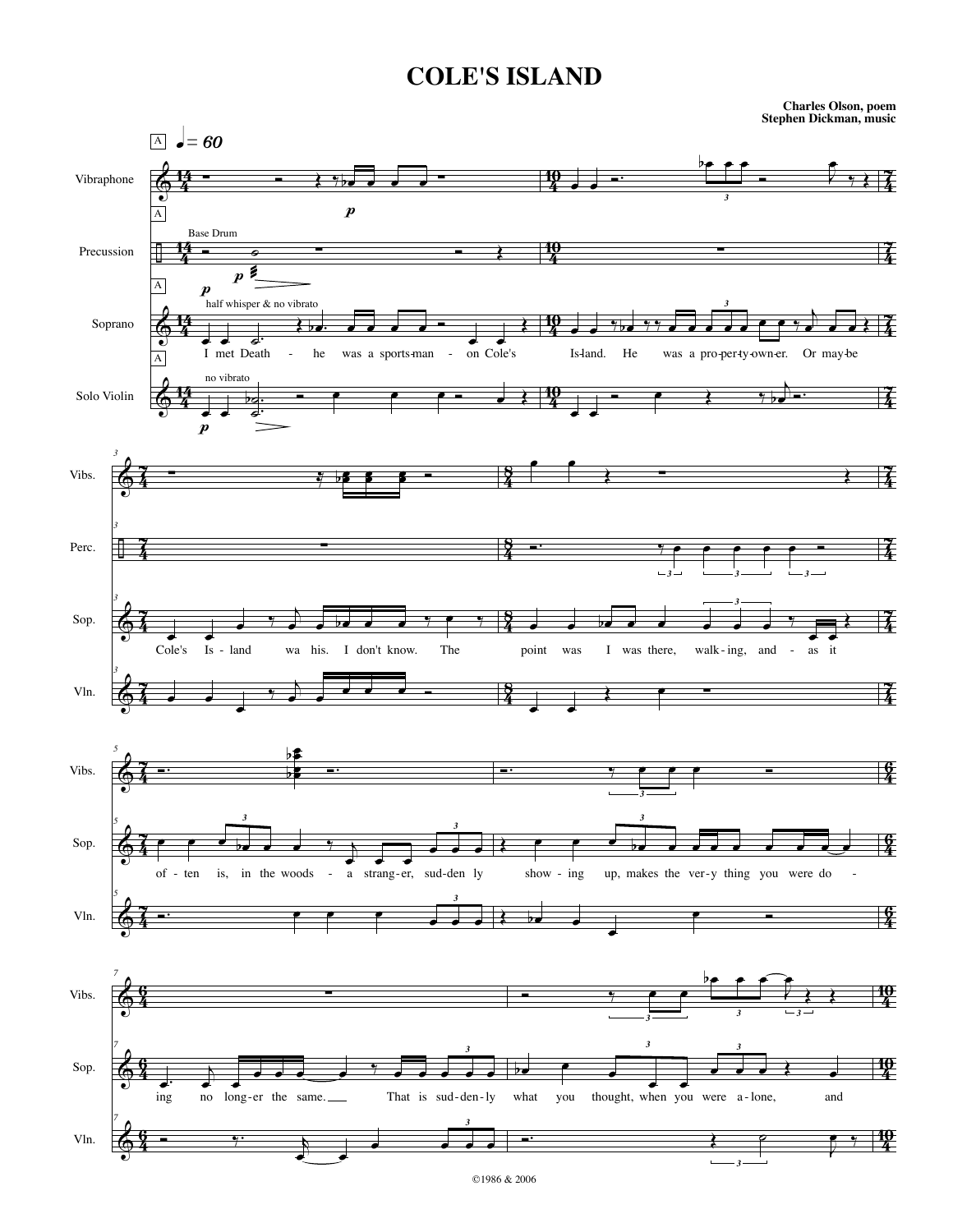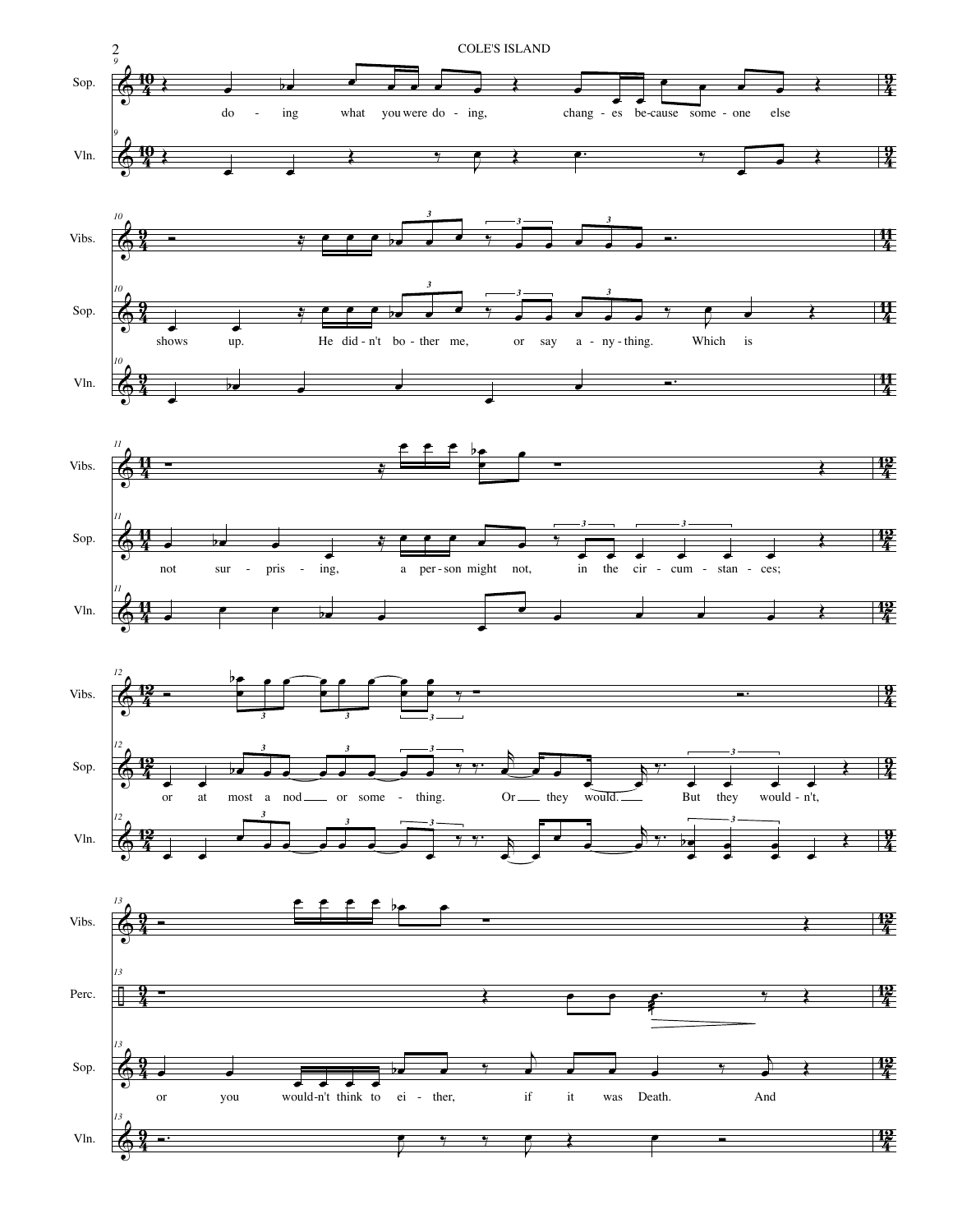





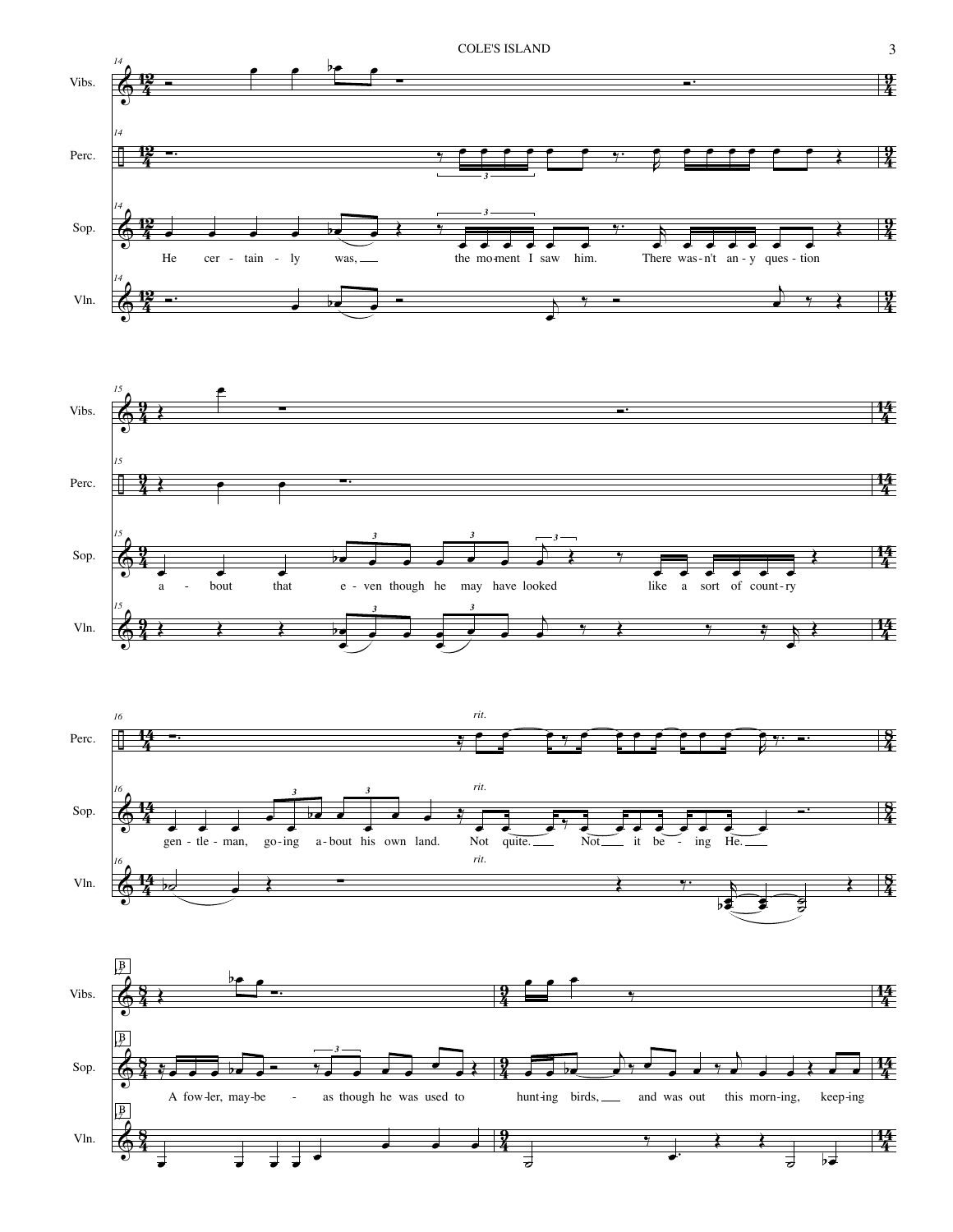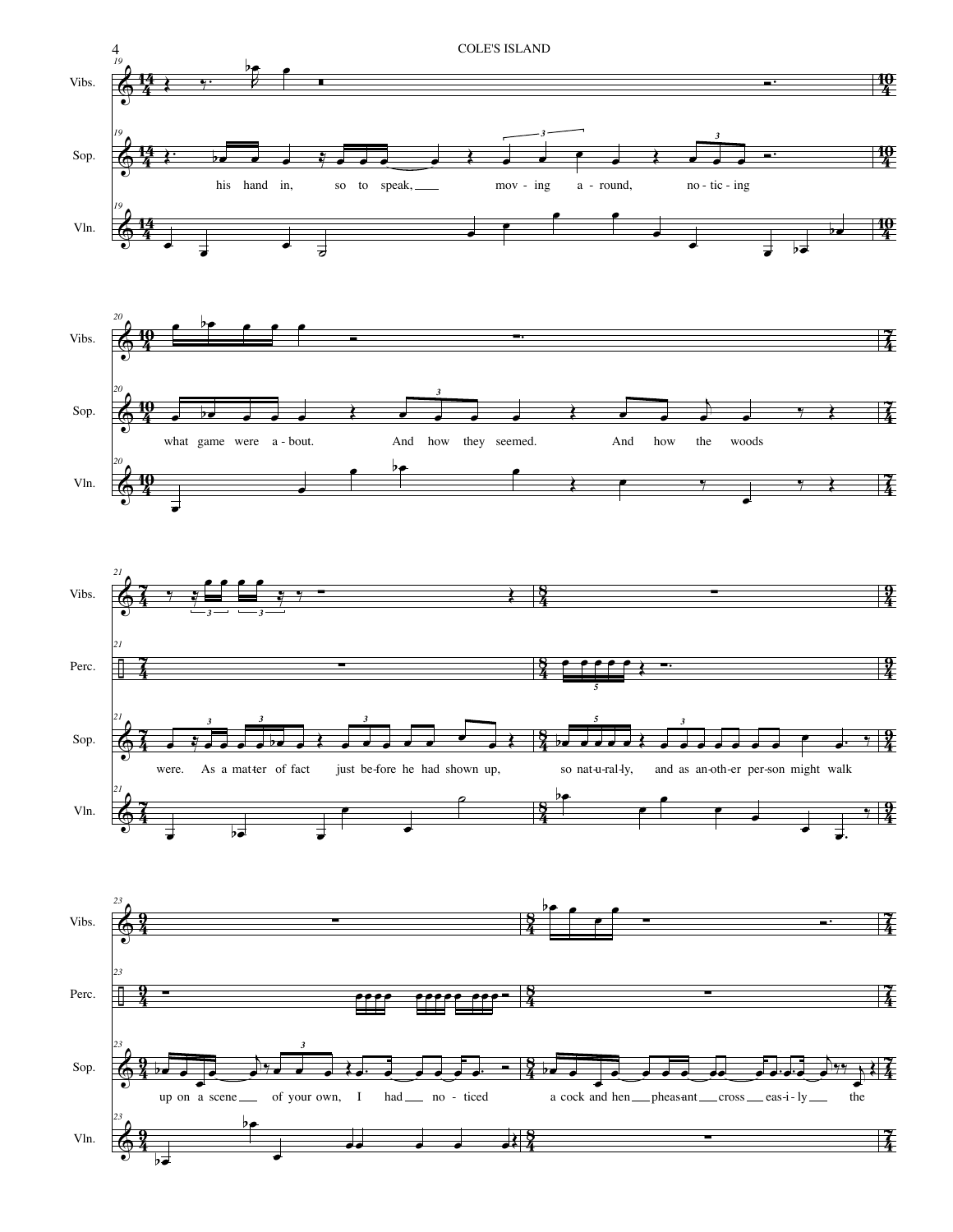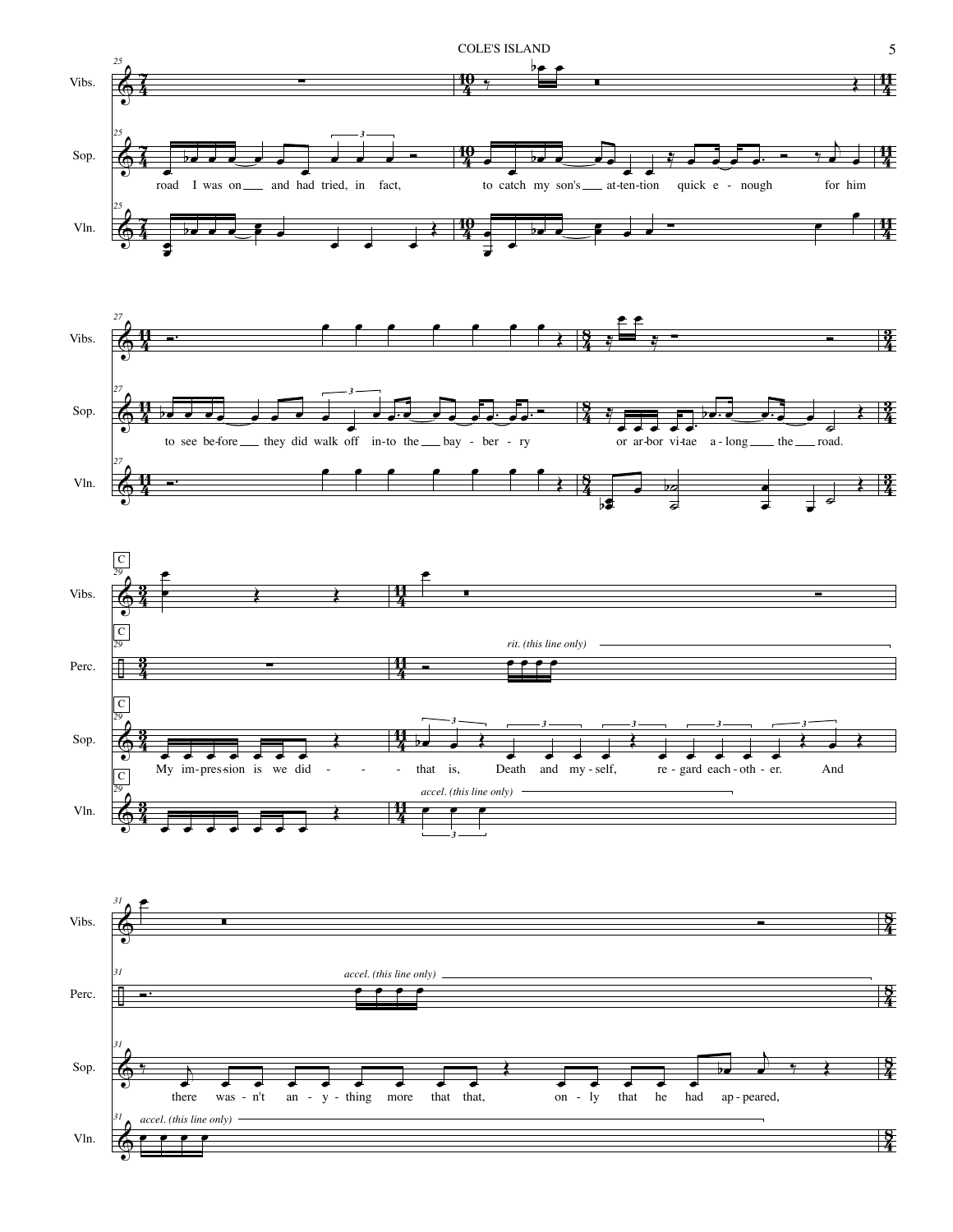





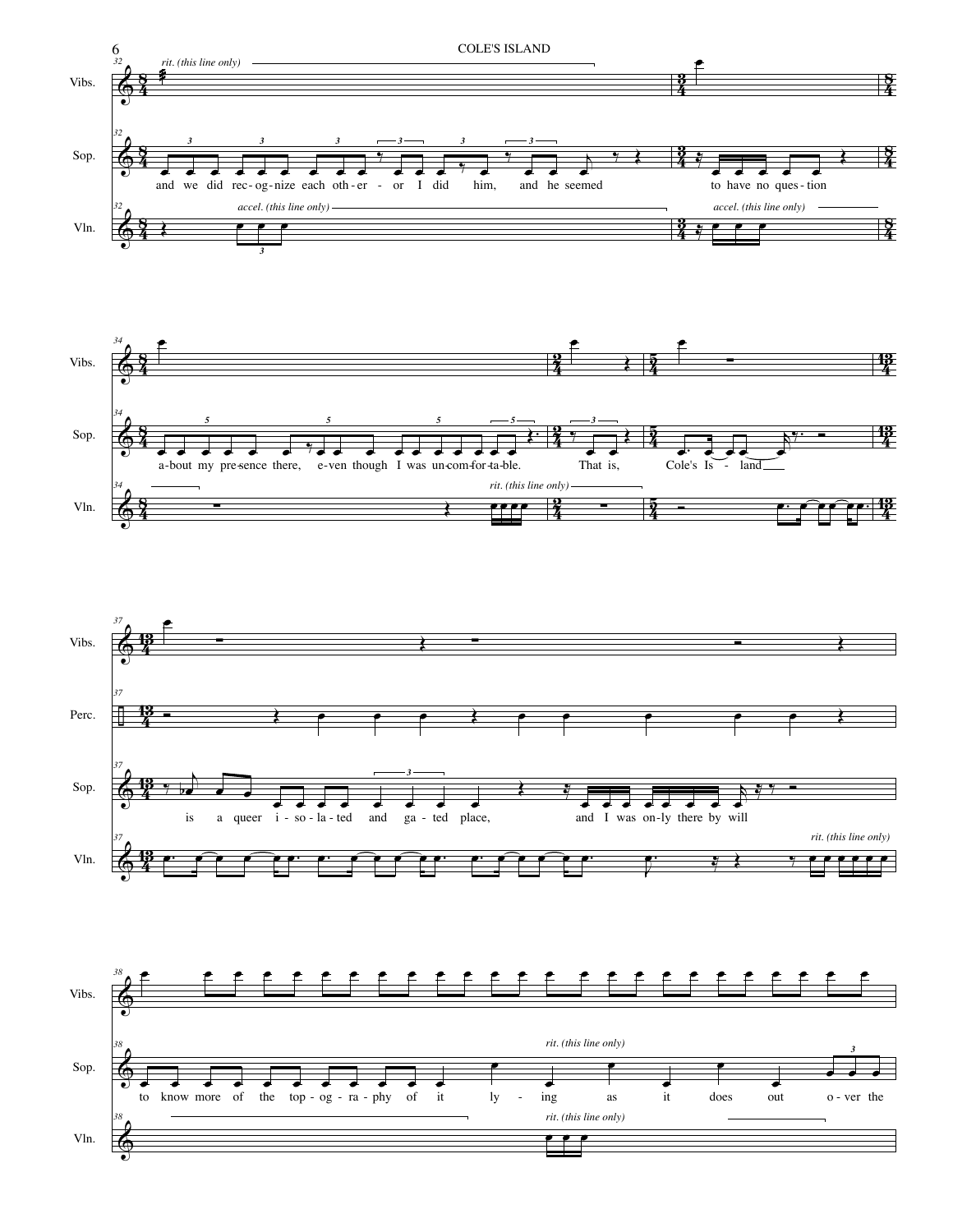## COLE'S ISLAND 7







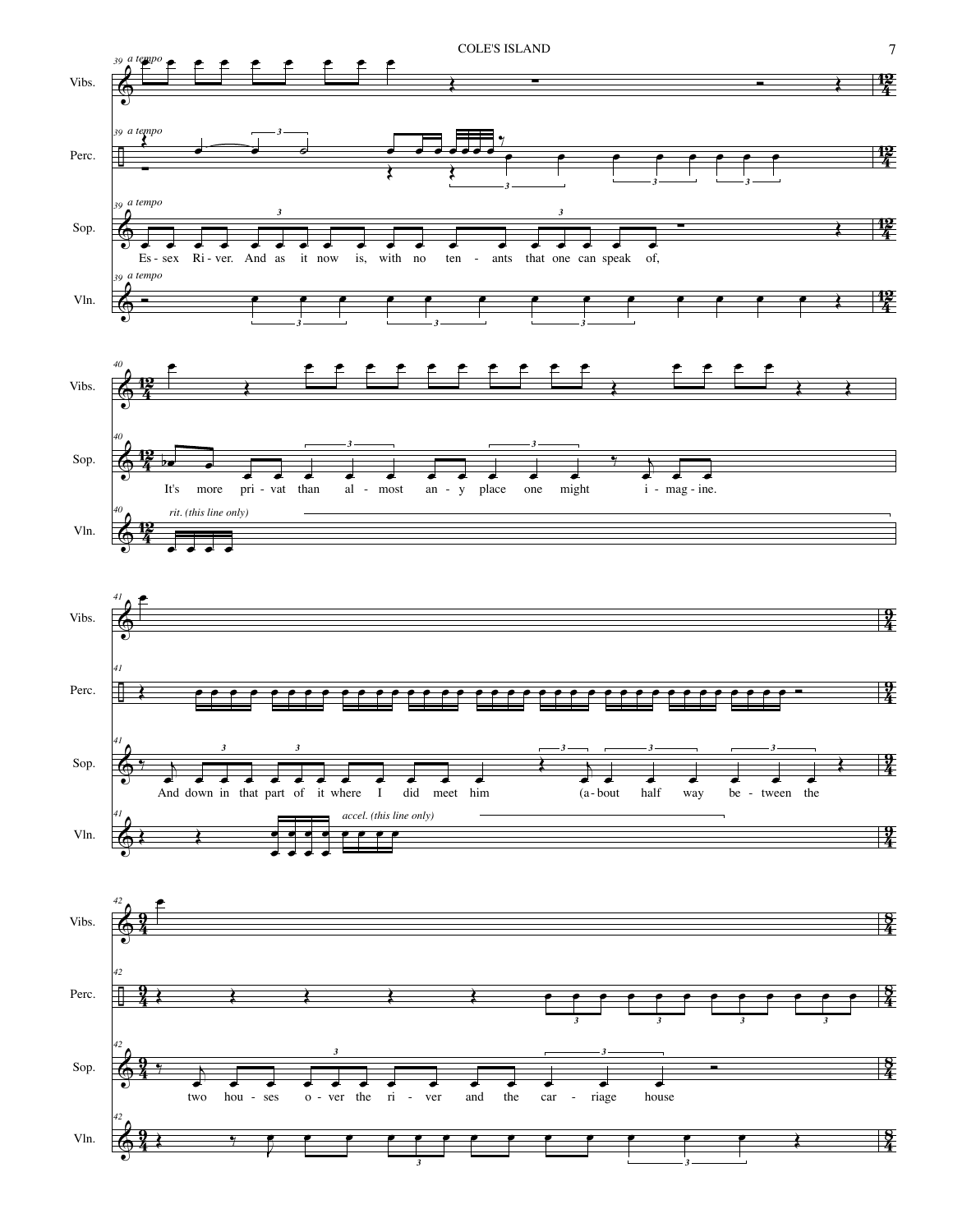





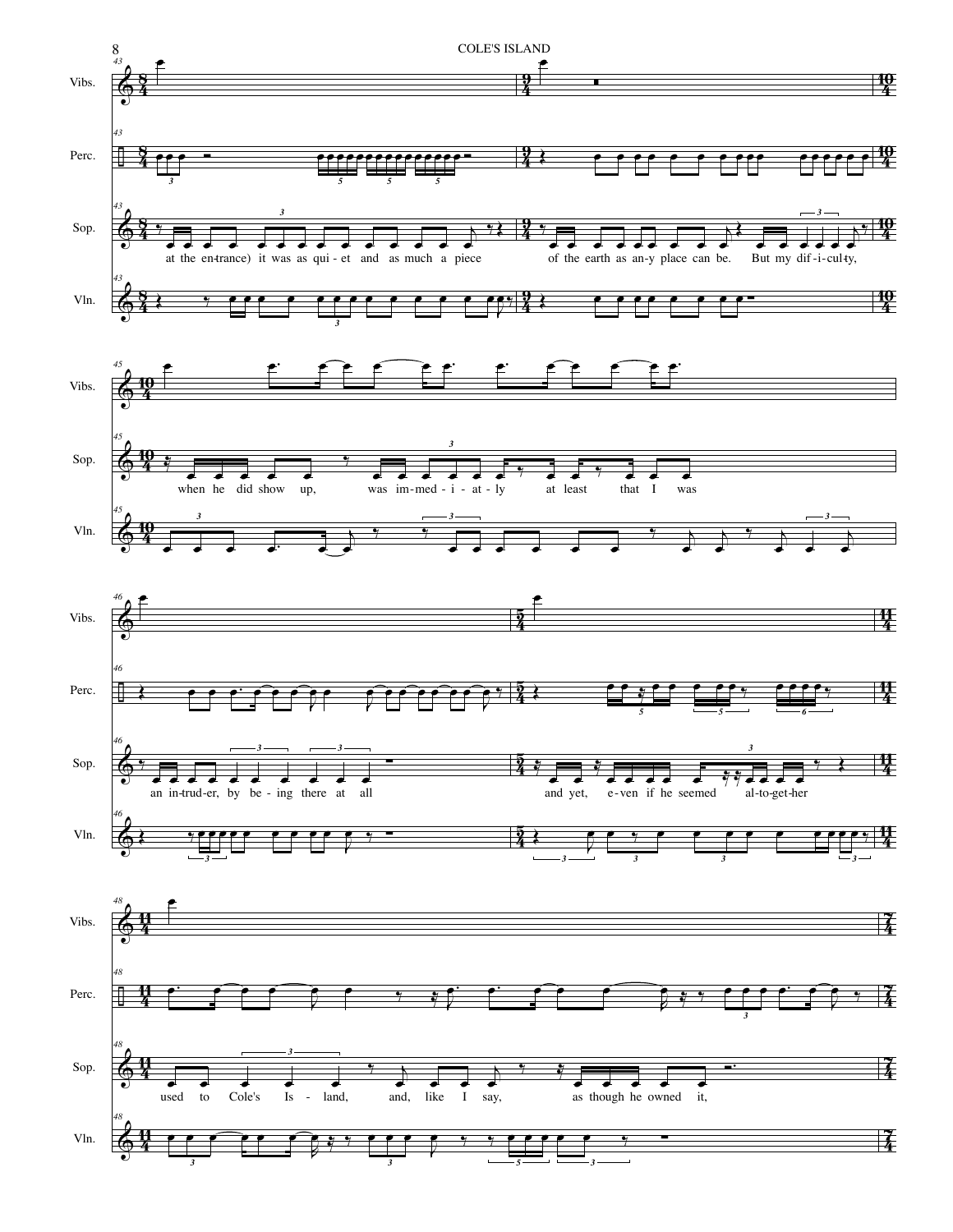







COLE'S ISLAND 9